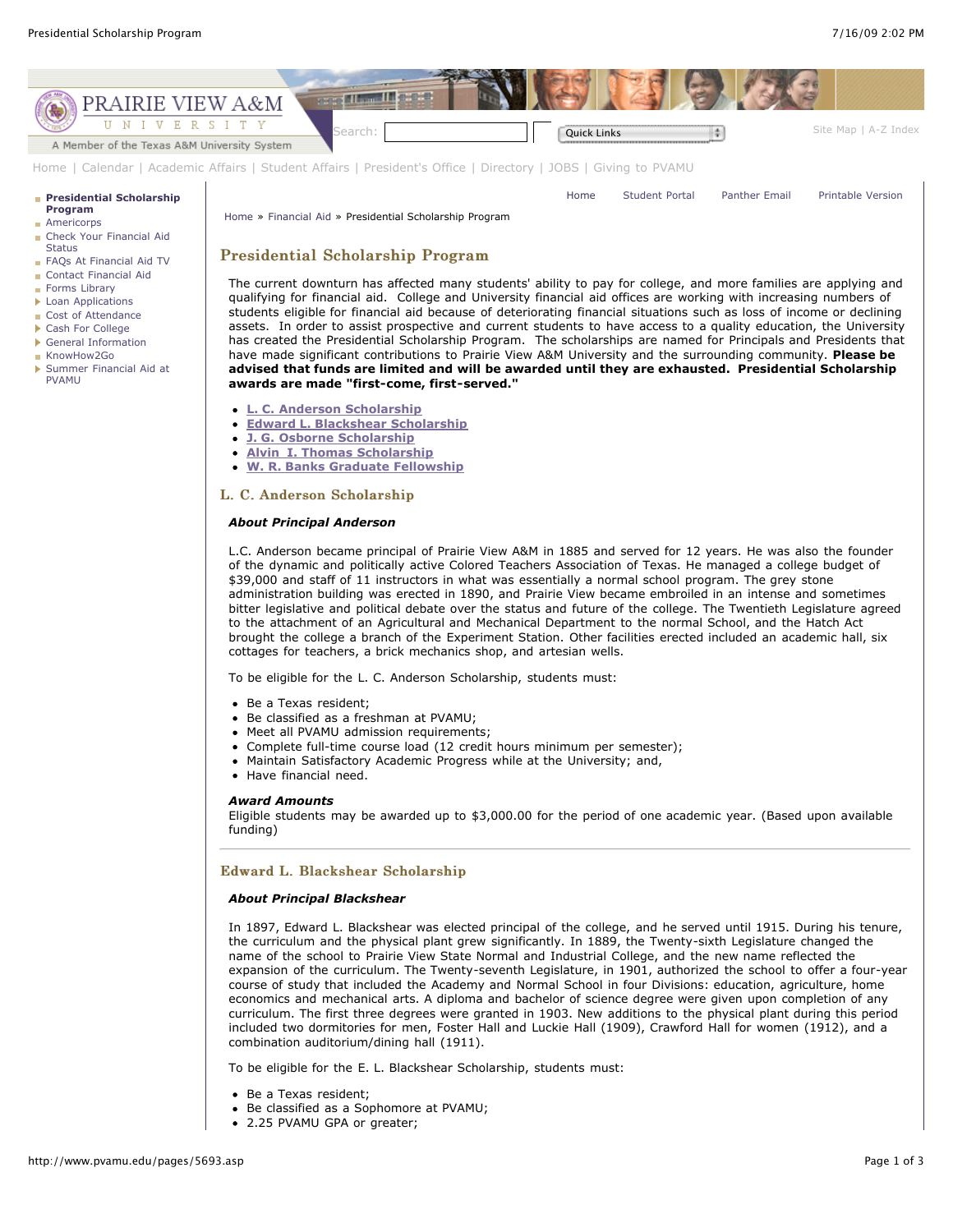- Meet all PVAMU admission requirements;
- Complete full-time course load (12 credit hours minimum per semester);
- Maintain Satisfactory Academic Progress while at the University; and,
- Have financial need.

#### *Award Amounts*

Eligible students may be awarded up to \$2,500.00 for the period of one academic year. (Based upon available funding)

# J. G. Osborne Scholarship

# *About Principal Osborne*

The sixth principal of Prairie View was J.G. Osborne, whose tenure lasted from 1918 to 1925. The nursing division was established in 1918, and six buildings were added to the campus in 1924 and 1925: a veterinary hospital, science building, college exchange, elementary training school, home economics practice cottage, and music conservatory. The four-year senior college program was begun in 1919 and included training in vocational home economics, vocational agriculture, liberal arts, and mechanical arts.

To be eligible for the J. G. Osborne Scholarship, students must:

- Be a Texas resident;
- Be classified as a Junior at PVAMU;
- 2.50 PVAMU GPA or greater;
- Meet all PVAMU admission requirements;
- Complete full-time course load (12 credit hours minimum per semester);
- Maintain Satisfactory Academic Progress while at the University; and,
- Have financial need as determined by federal regulations.

### *Award Amounts*

Eligible students may be awarded up to \$2,000.00 for the period of one academic year. (Based upon available funding)

# Alvin I. Thomas Scholarship

### *About President Thomas*

Dr. Alvin I. Thomas, elected as the third president of Prairie View Agricultural and Mechanical College in November 1966, introduced the residential college concept. As Prairie View A&M's centennial approached, the Board of Regents of the newly-titled Texas A&M University System, at the request of President Thomas, appointed 79 persons to a Centennial Planning Council and charged them with formulating a new master plan for Prairie View A&M for the 1970's. After 16 months of serious study, the council's recommendations were published in a document entitled "A Developmental Plan, 1970-80, Prairie View A&M College of Texas." As an outgrowth of this plan and recommendations to the state legislature, the name of the institution was again changed to Prairie View A&M University, and its status as an independent unit of the Texas A&M University System was reconfirmed. The System Board of Regents, in the fall of 1970, sold in excess of \$13 million in bonds for the construction of two new residence halls and a dining facility. The residence halls, accommodating 1,500 students, were opened for occupancy in August of 1972. The dining facility, now known as Alumni Hall, was opened in the second semester of the 1972-73 academic year. Other major construction completed during the following decade included the fire and security building, Farrell Hall Laundry, Burleson-Ware ROTC Building, Hobart Taylor Hall, the engineering building, and the Owens-Franklin Health Center. In 1980-81, the state of Texas purchased and renovated a building in the Texas Medical Center complex to be used as clinical nursing center for the College of Nursing. In 1981-82, broadcasting began from newly constructed facilities of FCCapproved KPVU-FM at Prairie View, an instructional laboratory of the Department of Communications. In 1981, the Texas legislature officially recognized Prairie View as not only a general purpose university but also as "special purpose institution" providing services to students of "diverse ethnic and socioeconomic backgrounds." The physical plant, valued at approximately \$12 million in 1966, was valued at more than \$50 million at this time. Curricula offerings, research, and Cooperative Extension activities had been greatly enhanced.

To be eligible for the A. I. Thomas Scholarship, students must:

- Be a Texas resident;
- Be classified as a Senior at PVAMU;
- 2.75 PVAMU GPA or greater;
- Meet all PVAMU admission requirements;
- Complete full-time course load (12 credit hours minimum per semester);
- Maintain Satisfactory Academic Progress while at the University; and,
- Have financial need as determined by federal regulations.

## *Award Amounts*

Eligible students may be awarded up to \$1,000.00 for the period of one academic year. (Based upon available funding)